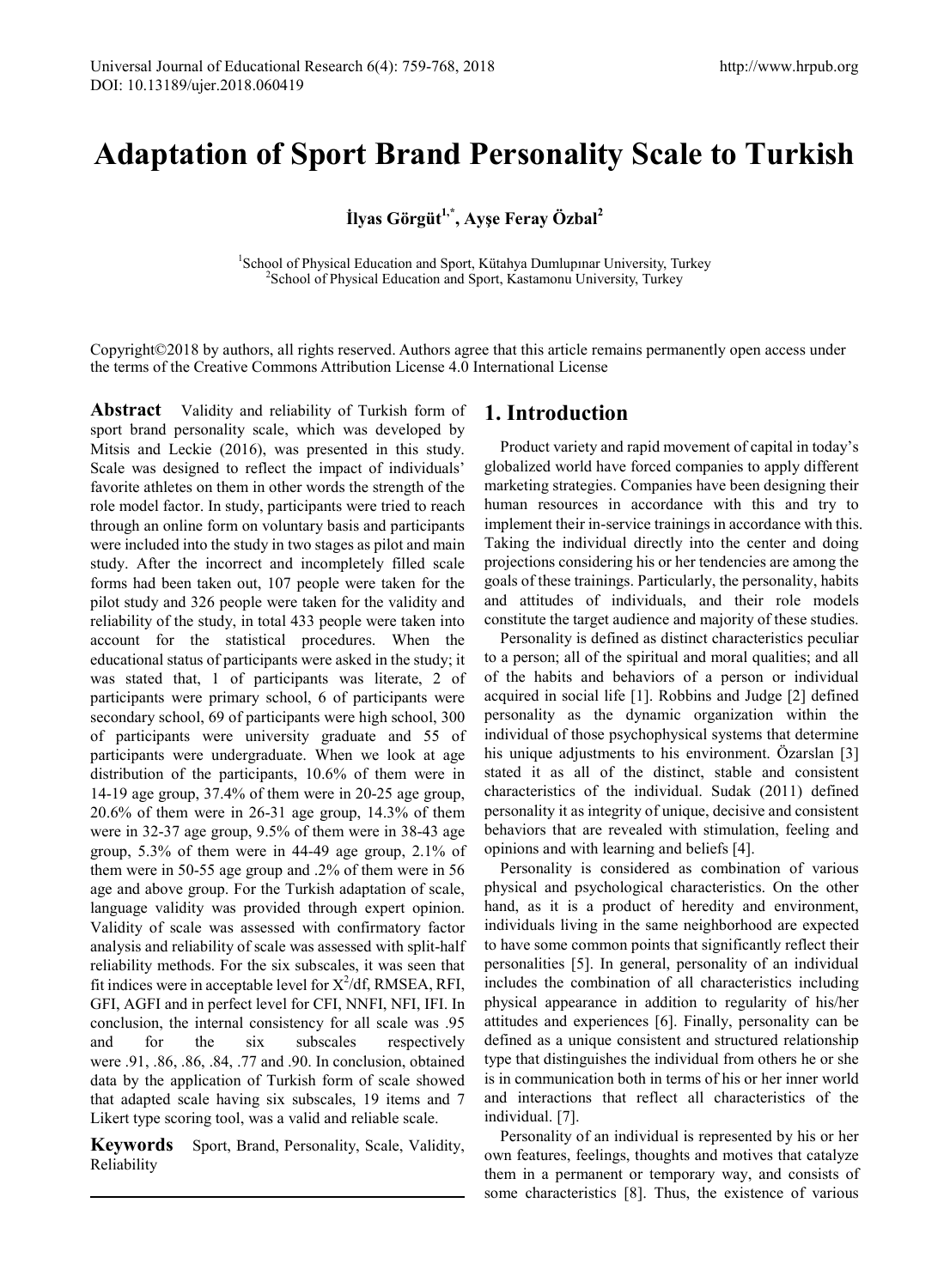personality types can easily be understood from abovementioned definitions. These personality characteristics were analyzed under four titles as analytic personality which refers to people who focus on details, are competitive, and open to trying new things; showman personality which refers to people who are fond of attracting attention of others, speak fluently, and who focus on important aspects of sports competitions; dominant personality referring to people who never gets tired, are willing to lead others, ambitious for significant successes, and are sometimes nervous; and conciliating personality which refers to people who can effectively develop communication with others by Ioan and Mihaela [9].

Personality plays an important role in all areas of life. One of these areas is sports. It is possible to mention about a strong relationship between personality and sports. Especially as the participation in sports can affect personality development and on the other hand, that personality development affects participation to physical activities and sports reveals the mutual relationship between personality and participation in sports [10]. Thus, people who do sports are thought to be affected positively from both situations. Success and competition is the focus point of every athlete. Earning money, getting a higher status or experiencing success at the top can be counted among the goals of athletes as well. Although many athletes have the same goals, each individual commits success differently in accordance with his or her personality traits [11]. This expression leads us to the concept of role model based on various theories including social cognitive theory, role theory, role definition theory and social comparison theory [12]. A role model can be defined as, "an individual who is perceived as exemplary, or worthy of imitation" [13]. Individuals start behaving in accordance with role models they choose. For example, they wear or eat the same as the athlete they imitate, in other words, they reveal behavioral changes according to their role models. The changed behavior warns role model while it attracts the observers, and it creates permanent images and offers opportunities [14]. The concepts that are mentioned in previous research showed that role models had at least three characteristics such as outstanding performance, worthy of imitation and similarity [15]. Superior performances of athletes are adopted by people who follow them and are tried to be imitated. Furthermore, regarding the fact that sports supports the moral qualities and ethical principles of sports lovers, it is considered to be an important moral role model for others [16]. For this reason, in order to provide commercial reliability and effectiveness, famous athletes are exploited in advertisements. This is a worldwide preferred common application which organizations and marketing experts particularly focus on. This is because the famous athletes' being in the public eye affects all masses regardless to age and gender. By this way, the attitudes and behaviors of famous athletes attract the young and thus they consider those athletes as dynamic people with good qualities [17].

In conclusion, successful athletes are considered as effective role models that can inspire from children to adolescents to participate in sports and physical activities or be in sports places [18]. For this reason, the existence of teams and athletes with a high amount of fans makes it necessary to identify and measure the expectations of sports industry that has become a gross market all around the world. Namely, in addition to the studies that promote sports, the effect of athletes on individuals and the level of this effect have a significant role in stock and marketing strategies of companies and activities leading those strategies. For this reason, this study aims to adapt the "Sport Brand Personality Scale" into Turkish which is thought to provide the required data to researchers and the units working on strategy development.

## **2. Materials and Methods**

The adaptation process of "Sport Brand Personality Scale" was conducted through following all of the scientific steps including language validity, piloting, reliability and validity studies that are all necessary for the adaptation of a scale.

### **2.1. Participants**

The study consists of two steps. During the first step, participants from different levels of society were reached through the online form of the scale. 107 people were included in piloting of the scale during this step, and 16 people who did not fill in the scale appropriately were excluded from the study. As for the second step, 326 people who were reached online as well were included in the reliability and validity studies of data collection tool, and answers of 12 people were excluded from the study. The remaining number, 314, is considered to be sufficient for adaptation studies. There are various suggestions in literature in terms of the number of participants in adaptation studies. Tabachnick and Fidell [19] suggested at least 300 participants for factor analysis in a study. On the other hand, Bryman and Cramer [20] stated that a group that would be at least five to tenfold of items in a scale form should be included in adaptation process. As to Hair et al., [21] they stated that fivefold of items in a scale would be enough for deciding on the number of participants who would sample the during the adaptation studies.

## **2.2. The Original Form That Was Used for Adaptation Study**

The scale that was going to be adapted into Turkish, "Sports Brand Personality Scale" was developed by Mitsis and Leckie [22]. The original version consists of six sub dimensions and 19 items. Alpha values was found to be .88 for Competitiveness; .92 for Prestige; .82 for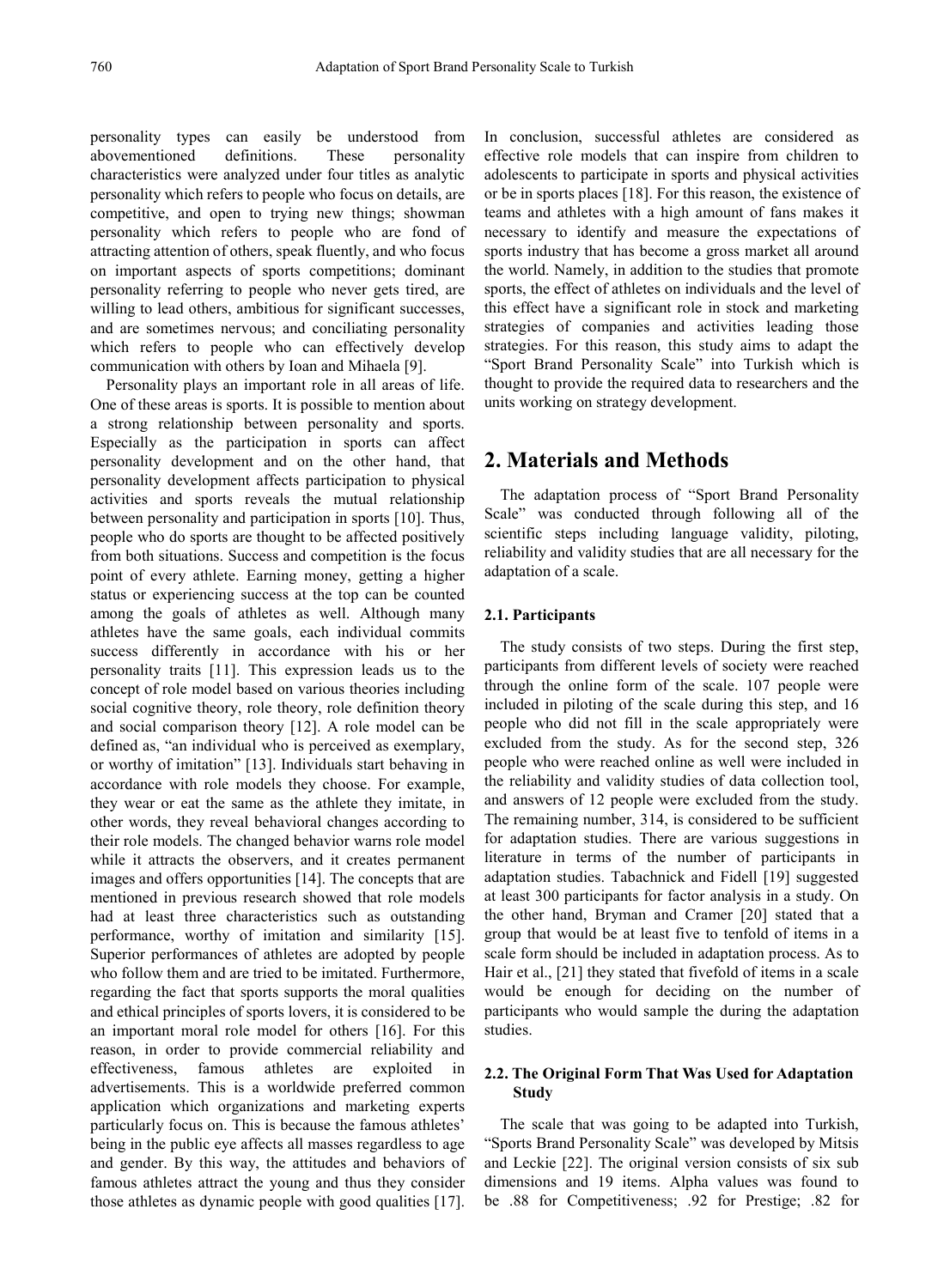Morality; .84 for Authenticity; .81 for Credibility; and .90 for Role model Influence, and 7 point Likert type was used in scoring the scale.

#### **2.3. Data Analysis and Procedure**

Before the adaptation process, the developers of the scale were reached through email, and required permissions and notifications about the scale were received. Then, the translation/retranslation process of the original scale was conducted and completed by experts in the field. Moreover, the scale was checked by other field experts in terms of semantic aspects, and seeing that there wasn't any shift in meaning from the original version, the Turkish form of the scale was decided to be used.

Since a new scale was not developed, appositeness of existing situation was sought. Confirmatory Factor Analysis (CFA) was made to find out whether the scale was appropriate for Turkish participants or not. Meydan and Şeşen [23] described CFA as a useful method in terms of testing whether existing data of a researcher would suit with the previously discovered original structure. The adaptive values regarding CFA such as  $X^2/df$ , RMSEA, CFI, NNFI, NFI, IFI, RFI, GFI and AGFI were examined through Lisrel 8.80 analysis program.

# **3. Findings**

**Table 1.** Age/Gender Distribution of Participants

|                    |      | Gender    | Total    |          |                  |           |  |
|--------------------|------|-----------|----------|----------|------------------|-----------|--|
|                    | Male |           |          | Female   |                  |           |  |
| Age                | n    | $\%$      | n        | $\%$     | $\boldsymbol{n}$ | $\%$      |  |
| 14-19 Years        | 14   | 4.7       | 32       | 23.5     | 46               | 10.6      |  |
| $20-25$ Years      | 106  | 35.7      | 56       | 41.2     | 162              | 37.4      |  |
| 26-31 Years        | 67   | 22.6      | 22       | 16.2     | 89               | 20.6      |  |
| 32-37 Years        | 46   | 15.5      | 16       | 11.8     | 62               | 14.3      |  |
| 38-43 Years        | 35   | 11.8      | 6        | 4.4      | 41               | 9.5       |  |
| 44-49 Years        | 20   | 6.7       | 3        | 2.2      | 23               | 5.3       |  |
| 50-55 Years        | 8    | 2.7       | 1        | .7       | 9                | 2.1       |  |
| 56 Years and above | 1    | $\cdot$ 3 | $\theta$ | $\Omega$ | 1                | $\cdot$ 2 |  |
| Total              | 297  | 100.0     | 136      | 100.0    | 433              | 100.0     |  |

As it is shown in Table 1, the distribution of the participants in terms of the age variable varied between 37.4% and .2%. 10.6% of participants belonged to 14-19 years group; 37.4 to 20-25 group; 20.6% to 26-31 group; 14.3% to 32-37 group; 9.5% to 38-43 group; 5.3% to 44-49 group; 2.1% to 50-55 group; and .2% to ' 56 and above group.

Distributions of the participants in terms of their educational attainments are shown in Table 2. .2% of the participants were just literate; .5% of them were primary school graduate; 1.4% were secondary school graduate; 15.9% of them were high school graduate; 69.3% were university graduate; and 12.7% were postgraduates.

| <b>Table 2.</b> Education/Gender Distribution of Participants |  |
|---------------------------------------------------------------|--|
|---------------------------------------------------------------|--|

|                           |                  | Gender   | Total    |          |                |         |  |
|---------------------------|------------------|----------|----------|----------|----------------|---------|--|
| Educational<br>Attainment | Male             |          |          | Female   |                |         |  |
|                           | $\boldsymbol{n}$ | $\%$     | n        | $\%$     | n              | $\%$    |  |
| Literate                  | $\theta$         | $\Omega$ | 1        | .7       | 1              | $\cdot$ |  |
| Primary school            | $\overline{c}$   | .7       | $\Omega$ | $\Omega$ | $\overline{c}$ | .5      |  |
| Secondary School          | 6                | 2.0      | $\theta$ | $\Omega$ | 6              | 1.4     |  |
| High School               | 52               | 17.5     | 17       | 12.5     | 69             | 15.9    |  |
| University                | 195              | 65.7     | 105      | 77.2     | 300            | 69.3    |  |
| Postgraduate              | 42               | 14.1     | 13       | 9.6      | 55             | 12.7    |  |
| Total                     | 297              | 100.0    | 136      | 100.0    | 433            | 100.0   |  |

**Table 3.** Favorite Athlete/Gender Distribution of Participants

|                         |                  | Gender       | Total            |                |     |       |  |
|-------------------------|------------------|--------------|------------------|----------------|-----|-------|--|
| <b>Favorite Athlete</b> | Male             |              |                  | Female         |     |       |  |
|                         | $\boldsymbol{n}$ | $\%$         | $\boldsymbol{n}$ | $\%$           | n   | $\%$  |  |
| Emre Mor                | 3                | 1.0          | $\mathfrak{D}$   | 1.5            | 5   | 1.2   |  |
| Zlatan Ibrahimoviç      | 4                | 1.3          | 1                | $\overline{J}$ | 5   | 1.2   |  |
| Selçuk İnan             | 4                | 1.3          | $\mathfrak{D}$   | 1.5            | 6   | 1.4   |  |
| <b>Burak Yılmaz</b>     | 6                | 2.0          | 3                | 2.2            | 9   | 2.1   |  |
| George Hagi             | 8                | 2.7          | $\overline{c}$   | 1.5            | 10  | 2.3   |  |
| <b>Moussa Sow</b>       | 9                | 3.0          | 1                | $\overline{J}$ | 10  | 2.3   |  |
| Neslihan Demir          | 1                | $\mathbf{3}$ | 10               | 7.4            | 11  | 2.5   |  |
| Quaresma                | 9                | 3.0          | 3                | 2.2            | 12  | 2.8   |  |
| Volkan Demir            | 9                | 3.0          | $\overline{4}$   | 2.9            | 13  | 3.0   |  |
| Demba Ba                | 8                | 2.7          | 6                | 4.4            | 14  | 3.2   |  |
| <b>Lionel Messi</b>     | 13               | 4.4          | 3                | 2.2            | 16  | 3.7   |  |
| Wesley Sneijder         | 15               | 5.1          | 6                | 4.4            | 21  | 4.8   |  |
| Arda Turan              | 17               | 5.7          | 7                | 5.1            | 24  | 5.5   |  |
| Fernando Muslera        | 16               | 5.4          | 12               | 8.8            | 28  | 6.5   |  |
| Alex De Souza           | 20               | 6.7          | 11               | 8.1            | 31  | 7.2   |  |
| Cristiano Ronaldo       | 29               | 9.8          | 3                | 2.2            | 32  | 7.4   |  |
| Other                   | 126              | 42.4         | 60               | 44.1           | 186 | 43.0  |  |
| Total                   | 297              | 100.0        | 136              | 100.0          | 433 | 100.0 |  |

Findings regarding the favorite athlete of the participants are shown in Table 3. These findings revealed that the top five mostly preferred athletes respectively were Cristiano Ronaldo with 7.4% (32 participants); Alex De Souza with 7.2% (31 participants); Fernando Muslera with 6.5% (28 participants); Arda Turan with 5.5% (24 participants); and Wesley Sneijder with 4.8% (21 participants).

Examining the favorite team distributions of the participants in Table 4, it could be seen that Galatasaray with 133 participants and 30.7%; Fenerbahçe with 131 participants and 30.3%; and Beşiktaş with 77 participants and 17.8% was the top three preferred teams.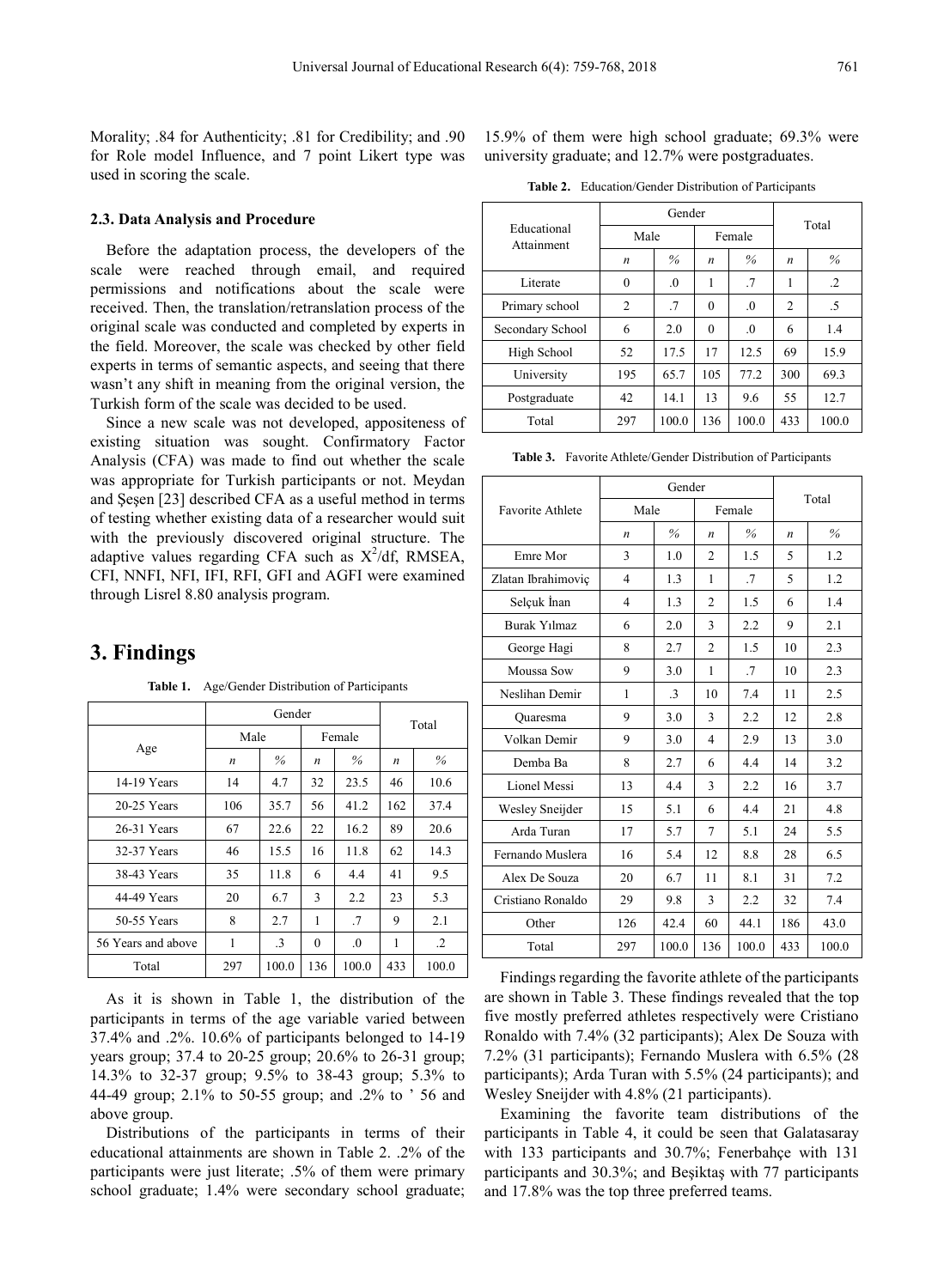|                           |          | Gender     | <b>Total</b>   |            |     |         |  |
|---------------------------|----------|------------|----------------|------------|-----|---------|--|
| Team                      |          | Male       |                | Female     |     |         |  |
| <b>Galatasaray SK</b>     | 92       | 31.0       | 41             | 30.1       | 133 | 30.7    |  |
| Fenerbahçe SK             | 87       | 29.3       | 44             | 32.4       | 131 | 30.3    |  |
| Besiktas SK               | 49       | 16.5       | 28             | 20.6       | 77  | 17.8    |  |
| Does not support any team | 36       | 12.1       | 12             | 8.8        | 48  | 11.1    |  |
| Other teams               | 17       | 5.7        | 3              | 2.2        | 20  | 4.6     |  |
| Handball Teams            | 2        | .7         | $\overline{4}$ | 2.9        | 6   | 1.4     |  |
| Foreign Football Teams    | 4        | 1.3        | $\mathbf{0}$   | $\Omega$ . | 4   | .9      |  |
| <b>Basketball Teams</b>   | $\theta$ | $\Omega$ . |                | .7         |     | $\cdot$ |  |
| Volleyball Teams          | $\theta$ | $\Omega$ . |                | .7         |     | $\cdot$ |  |
| Total                     | 297      | 100.0      | 136            | 100.0      | 433 | 100.0   |  |

**Table 4.** Favorite Team/Gender Distribution of Participants

**Table 5.** Findings Related to the Pilot Study

|                                  | Corrected Item-Total Correlation |  |  |  |  |  |
|----------------------------------|----------------------------------|--|--|--|--|--|
| Item 1                           | .82                              |  |  |  |  |  |
| Item 2                           | .74                              |  |  |  |  |  |
| Item 3                           | .76                              |  |  |  |  |  |
| Item 4                           | .72                              |  |  |  |  |  |
| Item 5                           | .64                              |  |  |  |  |  |
| Item 6                           | .83                              |  |  |  |  |  |
| Item 7                           | .71                              |  |  |  |  |  |
| Item 8                           | .73                              |  |  |  |  |  |
| Item 9                           | .73                              |  |  |  |  |  |
| Item $10$                        | .72                              |  |  |  |  |  |
| Item 11                          | .74                              |  |  |  |  |  |
| Item 12                          | $.80\,$                          |  |  |  |  |  |
| Item 13                          | $.68\,$                          |  |  |  |  |  |
| Item 14                          | .66                              |  |  |  |  |  |
| Item 15                          | .75                              |  |  |  |  |  |
| Item 16                          | .74                              |  |  |  |  |  |
| Item 17                          | .68                              |  |  |  |  |  |
| Item 18                          | .72                              |  |  |  |  |  |
| Item 19                          | .73                              |  |  |  |  |  |
| <b>Internal Consistency: .95</b> |                                  |  |  |  |  |  |

As it can be seen in Table 5, distribution of adjusted total item correlations of pilot study varied between .64 and .83.

| <b>Fit Indexes</b> | <b>Perfect Levels</b> | <b>Acceptable Threshold Levels</b> | <b>Research Findings</b> | <b>Result</b>  |
|--------------------|-----------------------|------------------------------------|--------------------------|----------------|
| $X^2/df$           | $\leq$ 3              | $4 - 5$                            | 3.24                     | Acceptable Fit |
| <b>RMSEA</b>       | $\leq .05$            | $.05 - 10$                         | $0.082**$                | Acceptable Fit |
| <b>CFI</b>         | $\geq .95$            | $\geq .90$                         | 0.97                     | Perfect Fit    |
| <b>NNFI</b>        | $\geq .95$            | $\geq .90$                         | 0.96                     | Perfect Fit    |
| <b>NFI</b>         | $\geq .95$            | $\geq .90$                         | 0.95                     | Perfect Fit    |
| <b>IFI</b>         | $\geq .95$            | $\geq .90$                         | 0.97                     | Perfect Fit    |
| <b>RFI</b>         | $\geq .95$            | $\geq .90$                         | 0.94                     | Acceptable Fit |
| <b>GFI</b>         | $\geq .90$            | $\geq .85$                         | 0.88                     | Acceptable Fit |
| <b>AGFI</b>        | $\geq .90$            | $\geq .85$                         | 0.85                     | Acceptable Fit |

Table 6. CFA Results for the Items in the Scale<sup>\*</sup>

\* Resource: (Seçer, 2015, p. 122; Meydan and Şeşen, 2011, p.37; \*\*MacCallum et al., 1996, cited in: Hooper et.al, 2008, p. 54).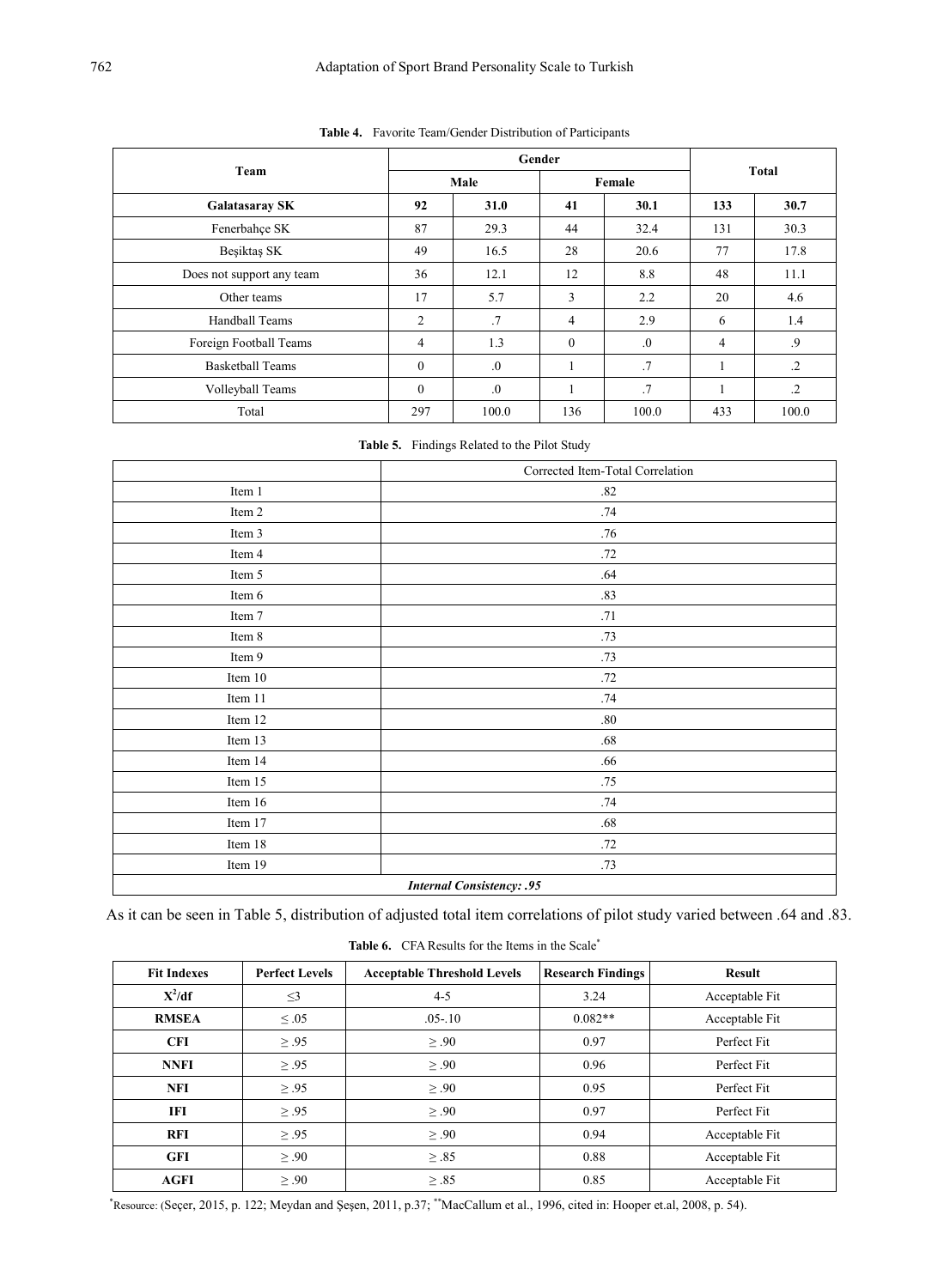According to first level confirmatory factor analysis results of scale form that consisted of 19 items, values of  $X^2/df$ , RMSEA, RFI, GFI and AGFI were at "acceptable level" whereas CFI, NNFI, NFI and IFI, values were at "perfect level". Path diagram of the first level confirmatory factor analysis is shown below.



**Figure 1.** Path diagram of the first level confirmatory factor analysis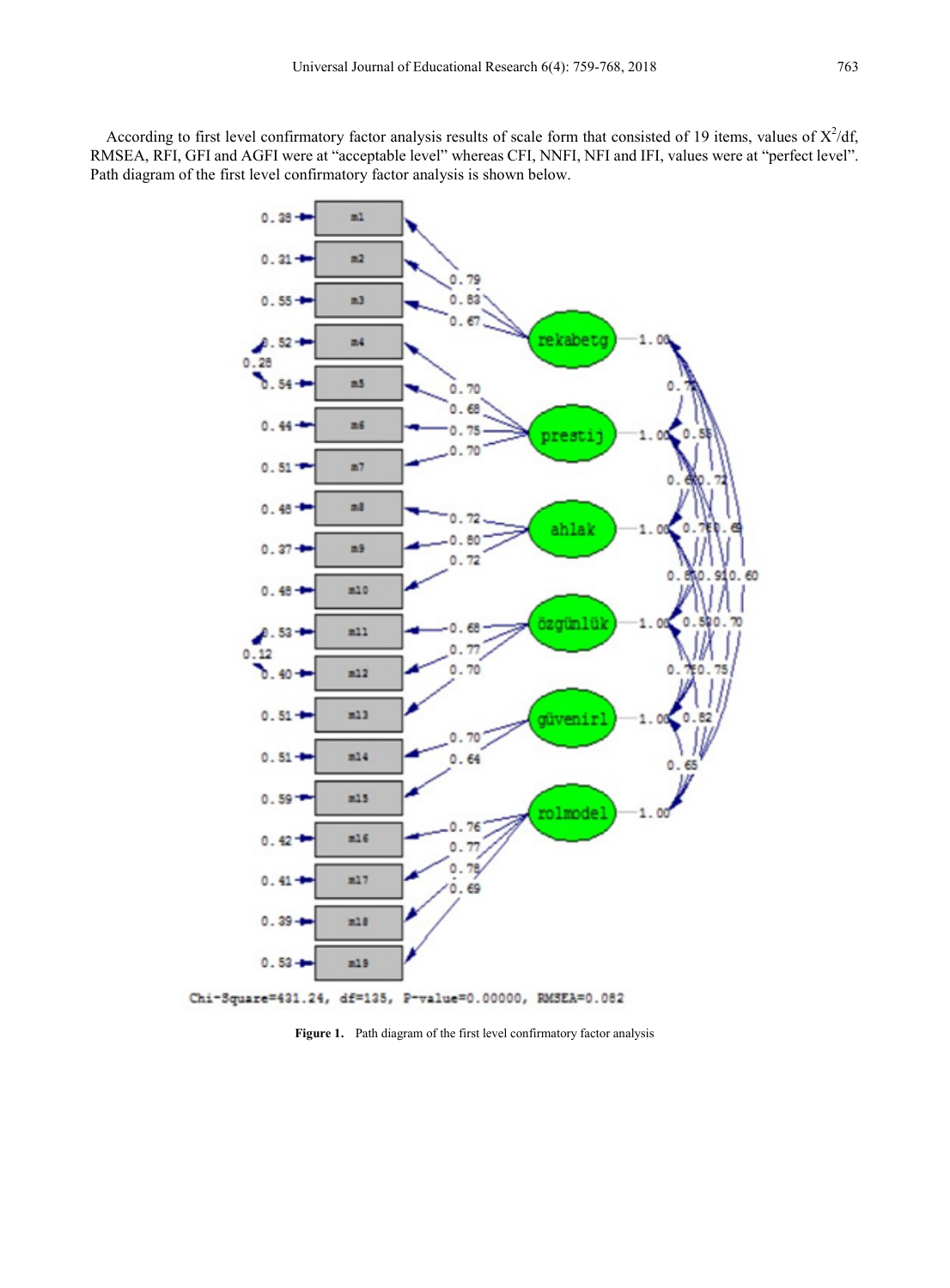As it can be seen from the path diagram, item factor loads varied between .64 and .83.

| Dimensions           | Internal consistency | Split-half reliability |
|----------------------|----------------------|------------------------|
| Competitiveness      | .91                  | .91                    |
| Prestige             | .86                  | .90                    |
| Morality             | .86                  | .85                    |
| Authenticity         | .84                  | .90                    |
| Credibility          | .77                  | .78                    |
| Role Model Influence | .90                  | -91                    |
| <b>Whole Scale</b>   | .95                  | .96                    |

**Table 7**. Reliability Results of Scale Adaptation

Table 7 reveals the reliability results of scale adaptation process. Whole scale internal consistency was found to be .95; and split half reliability of the whole scale was 0.96. As for the sub dimensions, both internal consistency and split half reliability for competitiveness was .91/.91; for prestige, it was .86/.90; for morality, .86/.85; for authenticity, .84/.90; for credibility, .77/.78; and for role model influence, they were found to be .90/.91.

## **4. Discussion and Conclusions**

Brand personality has been regarded as an instrumental and descriptive factor in identifying the preferences, attitudes and intentions of consumers, and developing their brand loyalty [24]. As personality in sports or the effect of athlete on fans has become an important factor, recent studies have focused on brand personality in sports, namely, the effect of athletes on consumption habits of fans. Some of these studies aim to develop scales that measure those attitudes. Since attitude is to approach to or withdraw from the objects, concepts or circumstances around us, and reflecting behaviors against them [25].It would provide some benefits for manufacturers in terms of identifying demands for their products. For this reason, scale development and adaptation studies are considered significant.

In their study focusing on existing criticisms, and aiming at reconsidering sports-brand personality literature and restating fundamentals of the brand personality term, Kang et al. [26] found out five factors (Agreeableness, Extraversion/Emotionality, Openness, Conscientiousness, and Honesty) that closely resemble human personality trait models structure. "Creative Behaviour Questionnaire III" the first version of which was developed by Popek (1990/2000) was revised by Bernacka [27] in accordance with the term of humanistic creative attitudes, and a form including 26 items under 2 sub dimensions as convenience/inconvenience in terms of personality traits area and algorithmic behavior/intuitional behavior in terms of cognitive area.

Developed by Eysenck and Eysenck [28] and updated in 1985, "Eysenck's Personality Inventory" that was created as a result of analysis of responses of more than 30000 participants is a scale that has been used in evaluating relatively independent personality dimensions. The other scales that were applied on athletes to find out personality traits were "The Iceberg Profile" that six sub dimensions developed by Morgan [29]; "Ten Item Personality Inventory (TIPI)" that was developed by Gosling et al., [30]; "Personality Traits of the Champions Questionnaires" developed by Sohrabi et.al., [31]; and "Eysenck's Personality Inventory" that was developed by Bowen (2013) [32].

The fundamental reason of adapting "Sport brand personality scale" that was developed by Tsiotsou [33] and was the original version of the scale adapted in present study, was to measure features that consumers associated with their favorite sports teams and find out personal traits regarding sports teams. It had five dimensions and 24 items. Although there are various scales all around the world focusing on sports brands and personality traits, there has been a need for such scales in Turkey as well. For this reason, in order to serve this aim, "sport brand personality scale" was adapted into Turkish and made available for Turkish researchers.

Adapted Turkish version of "Sport Brand Personality Scale" (Spor Marka Kişilik Ölçeği) consists of 6 sub dimensions and 19 items. That total item correlations of the scale were found to be between .64 and .83 showed that the values for the scale were at significantly acceptable levels. To conclude, "Sport Brand Personality Scale" can be said to be a reliable and valid scale for Turkish culture as it meets the requirements of internal consistency coefficients with more than .70 and total item correlation values more than .30 [34]. Moreover, it had adequate DFA fit indexes [35, 23, 36].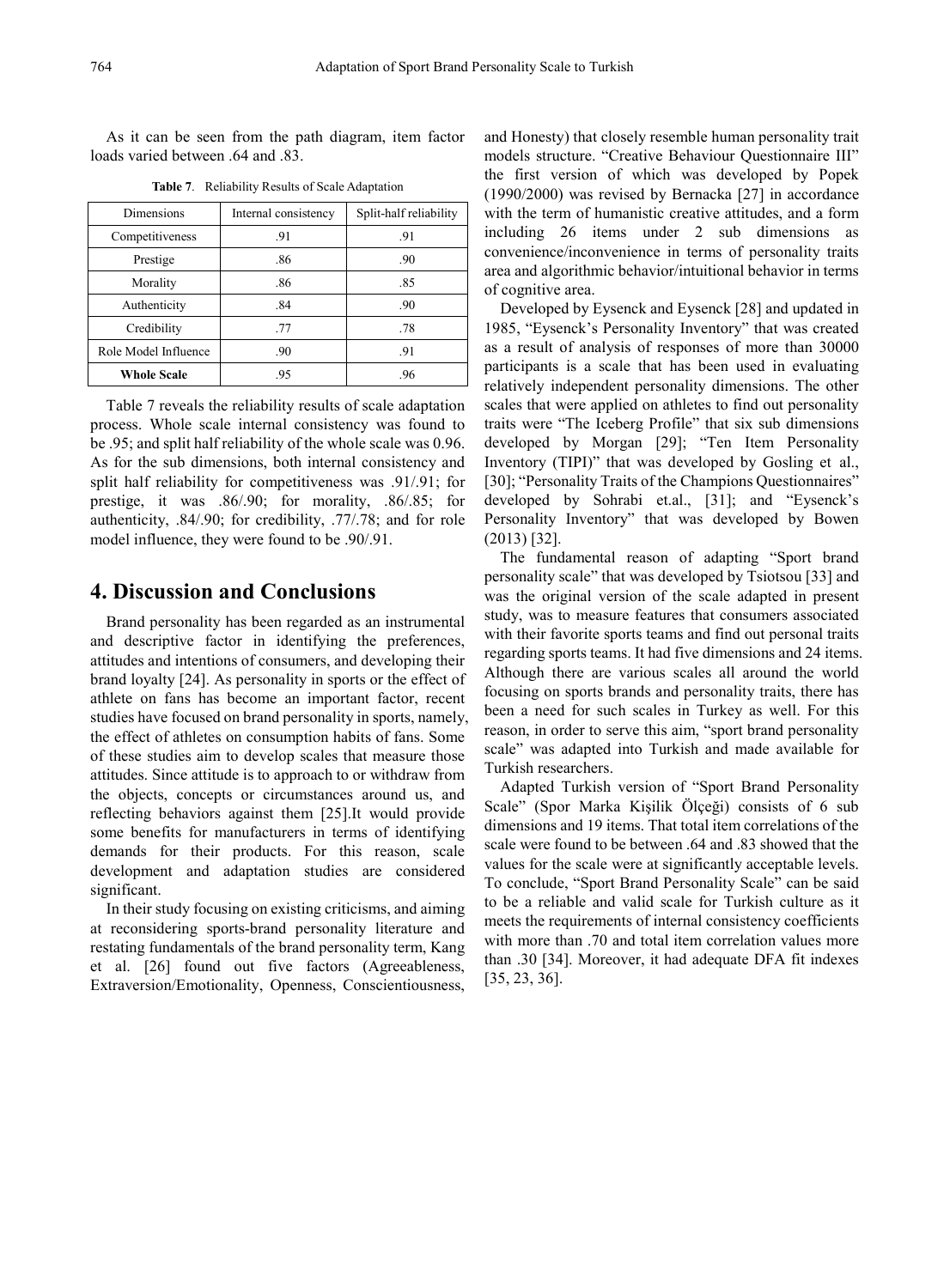| <b>FACTOR</b><br><b>SUBSCALE</b>                           |                | <b>ITEMS</b>                                                                                                   | <b>Strongly</b><br><b>DISAGREE</b>                                                                                                                                                                                                                                                                                                                                    |                | <b>DISAGREE</b> Little Disagree | Undecided      | Little<br>Agree | Agree | <b>Strongly Agree</b> |
|------------------------------------------------------------|----------------|----------------------------------------------------------------------------------------------------------------|-----------------------------------------------------------------------------------------------------------------------------------------------------------------------------------------------------------------------------------------------------------------------------------------------------------------------------------------------------------------------|----------------|---------------------------------|----------------|-----------------|-------|-----------------------|
|                                                            |                | Ambitious: My favourite athlete is determined to accomplish his or her<br>goals                                |                                                                                                                                                                                                                                                                                                                                                                       | 2              | 3                               | 4              | 5               | 6     | $\overline{7}$        |
| Competitiveness                                            | $\overline{2}$ | <b>Dynamic:</b> My favourite athlete is self-motivated                                                         |                                                                                                                                                                                                                                                                                                                                                                       | 2              | 3                               | $\overline{4}$ | 5               | 6     | $\overline{7}$        |
|                                                            | 3              | Triumphant: My favourite athlete excels in competitions                                                        |                                                                                                                                                                                                                                                                                                                                                                       | 2              | 3                               | 4              | 5               | 6     | $\overline{7}$        |
| <b>Prestige</b><br><b>Morality</b>                         | 4              | <b>Multitudinous:</b> My favourite athlete is supported by countless fans                                      |                                                                                                                                                                                                                                                                                                                                                                       | $\overline{2}$ | 3                               | 4              | 5               | 6     | $\overline{7}$        |
|                                                            | 5              | Glorious: My favourite athlete is celebrated                                                                   |                                                                                                                                                                                                                                                                                                                                                                       | $\overline{2}$ | 3                               | 4              | 5               | 6     | $\tau$                |
|                                                            | 6              | Great : My favourite athlete is super                                                                          |                                                                                                                                                                                                                                                                                                                                                                       | $\overline{2}$ | 3                               | 4              | 5               | 6     | 7                     |
|                                                            | 7              | <b>Honorary:</b> My favourite athlete has received awards for distinction                                      |                                                                                                                                                                                                                                                                                                                                                                       | $\overline{2}$ | $\mathbf{3}$                    | $\overline{4}$ | 5               | 6     | $7\phantom{.0}$       |
| Authenticity<br><b>Credibility</b><br>Role model influence | 8              | <b>Principled:</b> My favourite athlete is imbued with acceptable rules of<br>conduct                          |                                                                                                                                                                                                                                                                                                                                                                       | $\overline{2}$ | $\mathbf{3}$                    | 4              | 5               | 6     | $\overline{7}$        |
|                                                            | 9              | Cultural: My favourite athlete develops and promotes the growth of<br>culture                                  |                                                                                                                                                                                                                                                                                                                                                                       | 2              | 3                               | 4              | 5               | 6     | $\tau$                |
|                                                            | 10             | Ethical: My favourite athlete behaves in accordance with standards for<br>right practice                       |                                                                                                                                                                                                                                                                                                                                                                       | $\overline{2}$ | $\mathbf{3}$                    | 4              | 5               | 6     | $\tau$                |
|                                                            | 11             | Traditional: My favourite athlete has been around for many years and<br>handed down legends and customs        |                                                                                                                                                                                                                                                                                                                                                                       | 2              | 3                               | 4              | 5               | 6     | $\tau$                |
|                                                            | 12             | <b>Uncompromising:</b> My favourite athlete adheres to principal positions                                     |                                                                                                                                                                                                                                                                                                                                                                       | $\overline{2}$ | 3                               | 4              | 5               | 6     | $\tau$                |
|                                                            | 13             | <b>Radical</b> : My favourite athlete is open to changes and new ideas                                         | $\overline{2}$<br>3<br>5<br>$7\phantom{.0}$<br>4<br>6<br>$\overline{2}$<br>3<br>5<br>$\tau$<br>4<br>6<br>5<br>$\overline{2}$<br>3<br>$\overline{7}$<br>4<br>6<br>2<br>5<br>$\tau$<br>3<br>$\overline{4}$<br>6<br>3<br>$\tau$<br>$\overline{2}$<br>5<br>4<br>6<br>3<br>$\overline{2}$<br>5<br>$\tau$<br>4<br>6<br>$\overline{2}$<br>3<br>$\overline{7}$<br>5<br>4<br>6 |                |                                 |                |                 |       |                       |
|                                                            | 14             | Wealthy: My favourite athlete is rich and financially independent                                              |                                                                                                                                                                                                                                                                                                                                                                       |                |                                 |                |                 |       |                       |
|                                                            | 15             | Influential: My favourite athlete has the capacity and power to exert<br>effects on others and their decisions |                                                                                                                                                                                                                                                                                                                                                                       |                |                                 |                |                 |       |                       |
|                                                            |                | 16 My favourite athlete provides a good model for me to follow                                                 |                                                                                                                                                                                                                                                                                                                                                                       |                |                                 |                |                 |       |                       |
|                                                            |                | 17 My favourite athlete leads by example                                                                       |                                                                                                                                                                                                                                                                                                                                                                       |                |                                 |                |                 |       |                       |
|                                                            | 18             | My favourite athlete sets a positive example for others to follow                                              |                                                                                                                                                                                                                                                                                                                                                                       |                |                                 |                |                 |       |                       |
|                                                            | 19             | My favourite athlete acts as a role model for me                                                               |                                                                                                                                                                                                                                                                                                                                                                       |                |                                 |                |                 |       |                       |

**English Form of the Scale:** Sport Brand Personality Scale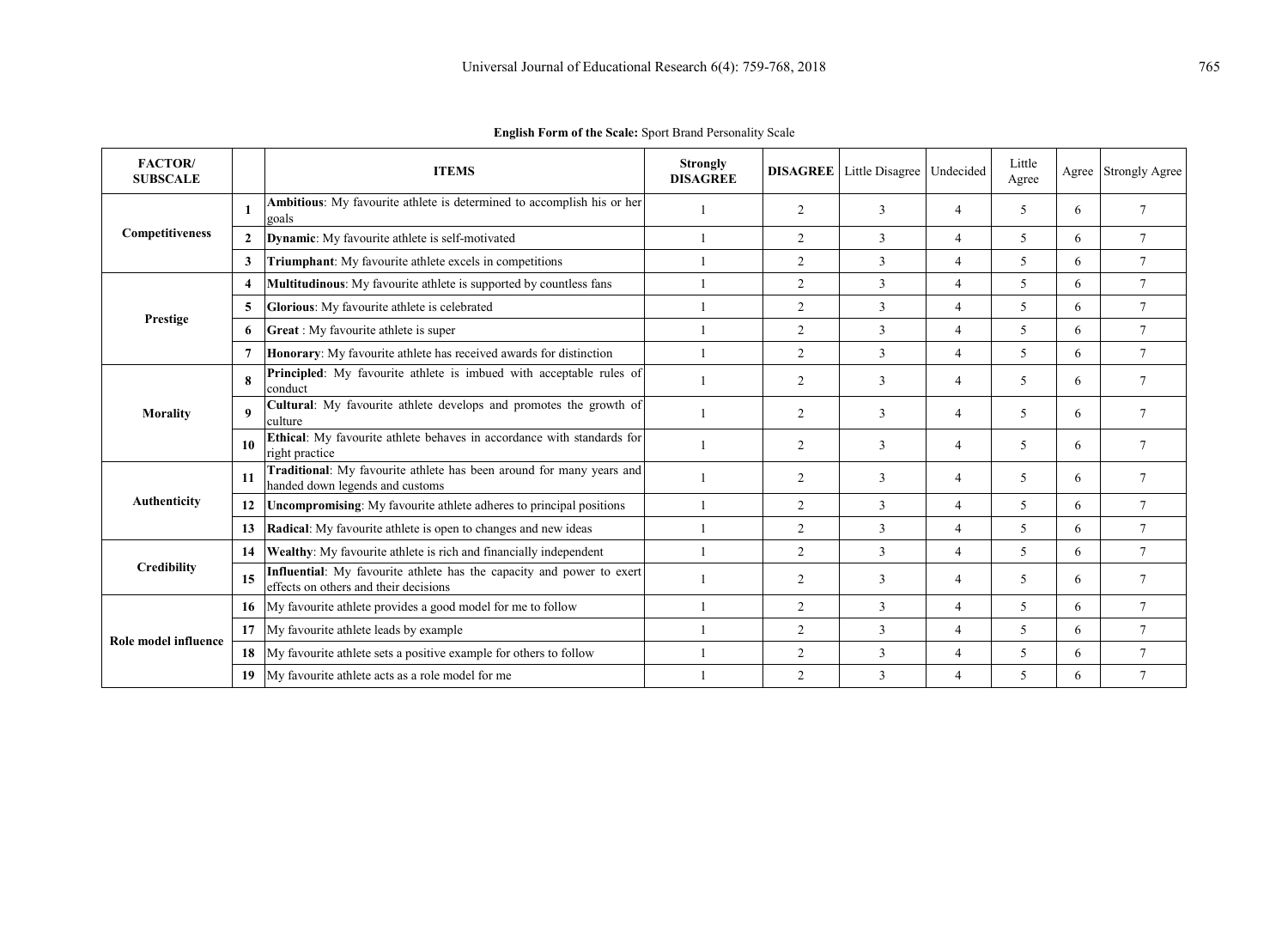| <b>FAKTÖR</b><br><b>ALTBOYUT</b> |                  | <b>MADDELER</b>                                                                                       | Tamamen<br><b>KATILMIYORUM</b> | KATILMIYORUM KAT <u>ILMIYORUM</u> | <b>Biraz</b> | Kararsızım     | <b>Biraz</b><br>Katılıyorum | Katılıyorum | Tamamen<br>Katılıyorum |
|----------------------------------|------------------|-------------------------------------------------------------------------------------------------------|--------------------------------|-----------------------------------|--------------|----------------|-----------------------------|-------------|------------------------|
|                                  |                  | Hirs: Favori sporcum hedeflerini gerçekleştirmede kararlıdır.                                         |                                | 2                                 | $\mathbf{3}$ | $\overline{4}$ | $\overline{\phantom{0}}$    | 6           | $\tau$                 |
| <b>Rekabet Gücü</b>              | $\overline{2}$   | Dinamik Favori sporcum kendi kendini motive eder.                                                     |                                | 2                                 | 3            | $\overline{4}$ | 5                           | 6           | $\tau$                 |
|                                  | 3                | Galip: Favori sporcum yarışmalarda başarılıdır.                                                       |                                | $\overline{2}$                    | 3            | 4              | 5                           | 6           | $\tau$                 |
|                                  | $\boldsymbol{4}$ | Kalabalık: Favori sporcum sayısız hayranı tarafından<br>desteklenir.                                  |                                | $\overline{c}$                    | 3            | 4              | 5                           | 6           | $\tau$                 |
| Prestij                          | 5                | Ünlü: Favori sporcum ünlüdür.                                                                         |                                | $\overline{2}$                    | 3            | $\overline{4}$ | 5                           | 6           | $\tau$                 |
|                                  | -6               | Mükemmel: Favori sporcum süperdir.                                                                    |                                | $\overline{2}$                    | 3            | $\overline{4}$ | 5                           | 6           | $\tau$                 |
|                                  | $\overline{7}$   | Onur: Favori sporcum saygınlığından ötürü ödüller alır.                                               |                                | $\overline{2}$                    | 3            | $\overline{4}$ | 5                           | 6           | $\tau$                 |
|                                  | 8                | İlkeli: Favori sporcum kabul edilebilir davranış kurallarını<br>aşılar.                               |                                | $\overline{c}$                    | 3            | 4              | 5                           | 6           | $\tau$                 |
| Ahlak                            | 9                | Kültürel: Favori sporcum kültürel gelişimi destekler ve teşvik<br>eder.                               |                                | $\overline{c}$                    | 3            | $\overline{4}$ | 5                           | 6           | $\tau$                 |
|                                  | 10               | Etik: Favori sporcum doğru uygulamalar yapabilmek için<br>standartlarla uyumlu hareket eder.          |                                | 2                                 | 3            | 4              | 5                           | 6           | 7                      |
|                                  | 11               | Geleneksel: Favori sporcum hep göz önündedir. Gelenekleri ve<br>efsaneleri kuşaktan kuşağa ulaştırır. |                                | $\overline{2}$                    | 3            | $\overline{4}$ | 5                           | 6           | $\tau$                 |
| Özgünlük                         | 12               | <b>İnatçı</b> : Favori sporcum prensiplerine bağlıdır.                                                |                                | $\overline{2}$                    | 3            | 4              | 5                           | 6           | $\tau$                 |
|                                  | 13               | Radikal: Favori sporcum değişikliklere ve yeni fikirlere<br>acıktır.                                  |                                | $\overline{c}$                    | 3            | $\overline{4}$ | 5                           | 6           | $\tau$                 |
|                                  | 14               | Varlıklı: Favori sporcum zengin ve mali açıdan bağımsızdır.                                           |                                | $\overline{2}$                    | 3            | 4              | 5                           | 6           | $\tau$                 |
| <i>Inanihrhk</i>                 | 15               | Etkili: Favori sporcum başkalarına ve onların kararlarına etki<br>edecek güç ve kapasiteye sahiptir.  |                                | $\overline{2}$                    | 3            | $\overline{4}$ | 5                           | 6           | $7\phantom{.0}$        |
|                                  | 16               | Favori sporcum takip etmem için iyi bir rol modeldir.                                                 |                                | $\overline{2}$                    | 3            | 4              | 5                           | 6           | $\tau$                 |
| <b>Rol Model</b>                 | 17               | Favori sporcum örnekler vererek yol gösterir.                                                         |                                | $\overline{2}$                    | 3            | $\overline{4}$ | 5                           | 6           | $7\phantom{.0}$        |
| Etkisi                           | 18               | Favori sporcum başkalarının takip etmesi için olumlu bir duruş<br>sergiler.                           |                                | 2                                 | 3            | 4              | 5                           | 6           | $\tau$                 |
|                                  | 19               | Favori sporcum benim için rol model gibi davranır.                                                    |                                | $\overline{c}$                    | 3            | 4              | 5                           | 6           | $\overline{7}$         |

**Turkish Form of the Scale:** Spor Marka Kişilik Ölçeği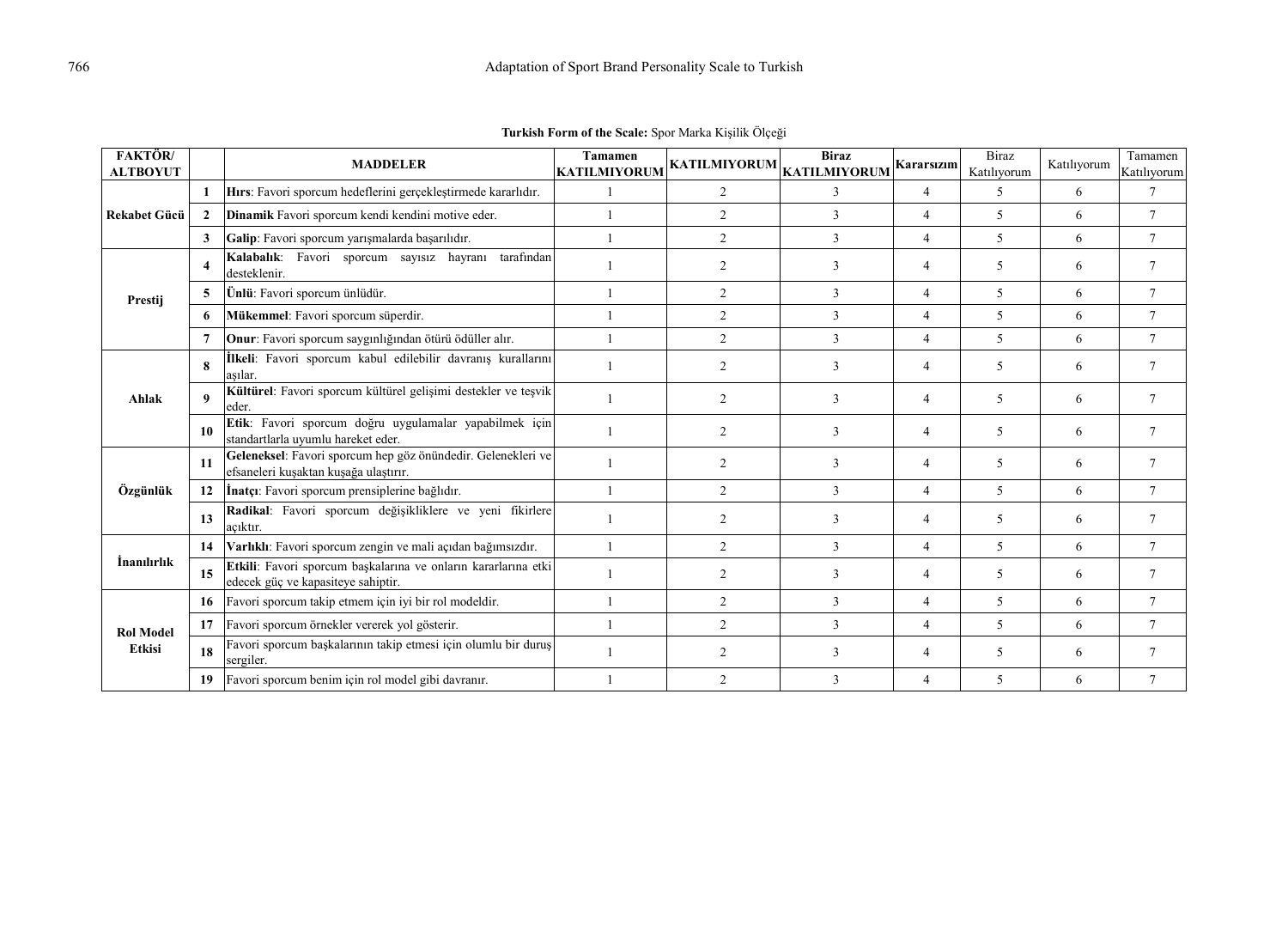## **REFERENCES**

- [1] Türk Dil Kurumu (TDK). (2017). Personality. In 31.01.2017 Retrieved from: http://www.tdk.gov.tr/index.php?option=com\_gts&kelime= K%C4%B0%C5%9E%C4%B0L%C4%B0K
- [2] Robbins, P. S., Judge, A. T. (2013). Organizational Behavior. (Çeviri Editör: İnci Erdem, Çeviren: Melek Tüz), Ankara: Nobel Yayın.
- [3] Özarslan, M. (2010). "Örgütlerde iş tatmini ve kişilik tipi ilişkisi: vali yardımcılarına yönelik kuramsal ve uygulamalı bir araştırma". Yayımlanmamış Doktora Tezi, Selçuk Üniversitesi, Sosyal Bilimler Enstitüsü, Konya.
- [4] Sarıoğlu Uğur, S. (2016). Kişilik Tipolojilerine Göre Çalışanların Örgütsel Sessizlik Algılamaları: Kamu ve Özel Kesimde Bir Araştırma. Doktora Tezi, İnönü Üniversitesi, Sosyal Bilimleri Enstitüsü, Malatya.
- [5] Kanniyan, A., George, A., Valiyakath, S. (2015). Personality Traits: An Analytical Study between Sedentary Males and Sports Males. Science, Movement and Health, 15 (1): 5-9.
- [6] Schliermann, R., Stolz, I., & Anneken, V. (2014). The Sports Background, Personality, Att Itudes, and Social Competencies of Coaches and Assistant Coaches in the Just Soccer Program for Pupils with Intellectual Disabilities. Human Movement, 15(3), 177-185.
- [7] Çetin, N. G., & Beceren, E. (2007). Lider Kişilik: Gandhi. Süleyman Demirel Üniversitesi Sosyal Bilimler Enstitüsü Dergisi. 3 (5) 110-132.
- [8] Park, S. H., Kim, Y., & Seo, W. J. (2015). Role of curiosity and openness to experience the big five traits on sport media consumption behaviours. South African Journal for Research in Sport, Physical Education and Recreation, 37(3), 153-167.
- [9] Ioan, T. D., & Mihaela, C. (2010). Personality and performance sport. Ovidius University Annals, Series Physical Education & Sport/Science, Movement & Health,  $10(2)$ .
- [10] Laborde, S., Guillén, F., & Mosley, E. (2016). Positive personality-trait-like individual differences in athletes from individual-and team sports and in non-athletes. Psychology of Sport and Exercise, 26, 9-13.
- [11] West, J., Rhoden, C., Robinson, P., Castle, P., & St Clair Gibson, A. (2016). How motivated are you? Exploring the differences between motivational profiles and personality traits. Sport and Exercise Psychology Review, 12(1), 28-42.
- [12] Mutter, F., & Pawlowski, T. (2014). Role models in sports– Can success in professional sports increase the demand for amateur sport participation? Sport Management Review, 17(3), 324-336.
- [13] Yancey, A. K. (1998). Building positive self-image in adolescents in foster care: The use of role models in an interactive group approach. Adolescence, 33(130), 253-268.
- [14] Lyle, J. (2013). Role models, sporting success and participation: A review of sports coaching's ancillary roles.

International Journal of Coaching Science, 7(2), 25-40.

- [15] Wicker, P., & Frick, B. (2016). Recruitment and retention of referees in nonprofit sport organizations: The trickle-down effect of role models. VOLUNTAS: International Journal of Voluntary and Nonprofit Organizations, 27(3), 1304-1322. DOI 10.1007/s11266-016-9705-4
- [16] Melin, R. (2014). Are Sportspersons Good Moral Role Models? Physical Culture and Sport. Studies and Research, 64(1), 5-17.
- [17] Wong, M. C. M., Kwok, M. L. J., & Lau, M. M. (2015). Spreading good words: the mediating effect of brand loyalty between role model influence and word of mouth. Contemporary Management Research, 11(4), 313.
- [18] Adriaanse, J. A., & Crosswhite, J. J. (2008, October). David or Mia? The influence of gender on adolescent girls' choice of sport role models. In Women's Studies International Forum (Vol. 31, No. 5, pp. 383-389). Pergamon.
- [19] Tabachnick, B. G., & Fidell, L. S. (2007). Using multivariate statistics (5th ed.). Boston, MA: Allyn & Bacon.
- [20] Bryman A, Cramer D. (2001). Quantitative Data Analysis with SPSS Release 1o for Windows, Routledge, London.
- [21] Hair, J. F., Anderson, R. E., Tatham, R. L., & Black, W. C. (1998). Multivariate data analysis (5th ed.). Upper Saddle River, NJ: Prentice-Hall.
- [22] Mitsis, A., & Leckie, C. (2016). Validating and extending the sport brand personality scale. Journal of Service Theory and Practice, 26(2), 203-221.
- [23] Meydan, C.H. & Şeşen, H. (2011). Yapısal Eşitlik Modellemesi AMOS Uygulamaları (1.Baskı). Ankara: Detay Yayıncılık.
- [24] Karjaluoto, H., Munnukka, J., & Salmi, M. (2016). How do brand personality, identification, and relationship length drive loyalty in sports? Journal of Service Theory and Practice, 26(1), 50-71.
- [25] Güllü, M. & Güçlü, M. (2009). Ortaöğretim öğrencileri için beden eğitimi dersi tutum ölçeği geliştirilmesi. Beden Eğitimi ve Spor Bilimleri Dergisi, 3(2).
- [26] Kang, C., Bennett, G., & Peachey, J. W. (2016). Five dimensions of brand personality traits in sport. Sport Management Review, 19(4), 441-453.
- [27] Bernacka, R. (2009). Cognitive and emotional-motivational discrepancies in the functioning of constructive and apparent non-conformists. W: S. Popek i in. (red.). Psychologia twórczości–nowe horyzonty, 176-182.
- [28] Eysenck, H.J. & Eysenck, S.B.G. (1964). Manual of eysenck personality ınventory. London: University of London Press.
- [29] Morgan, W. P. (1980). Test of champions the iceberg profile. Psychology Today, 14(2), 92-108.
- [30] Gosling, S. D, Rentfrow, P. J. & Swann Jr, W. B. (2003). A very brief measure of the big five personality domain. Journal of Research in Personality, 37(6), 504-528.
- [31] Sohrabi, F Atashak, S. & Aliloo, M.M. (2011). Psychological Profile of Athletes in contact and non-contact. Middle-East Journal of Scientific Research, 9(5), 638-644.